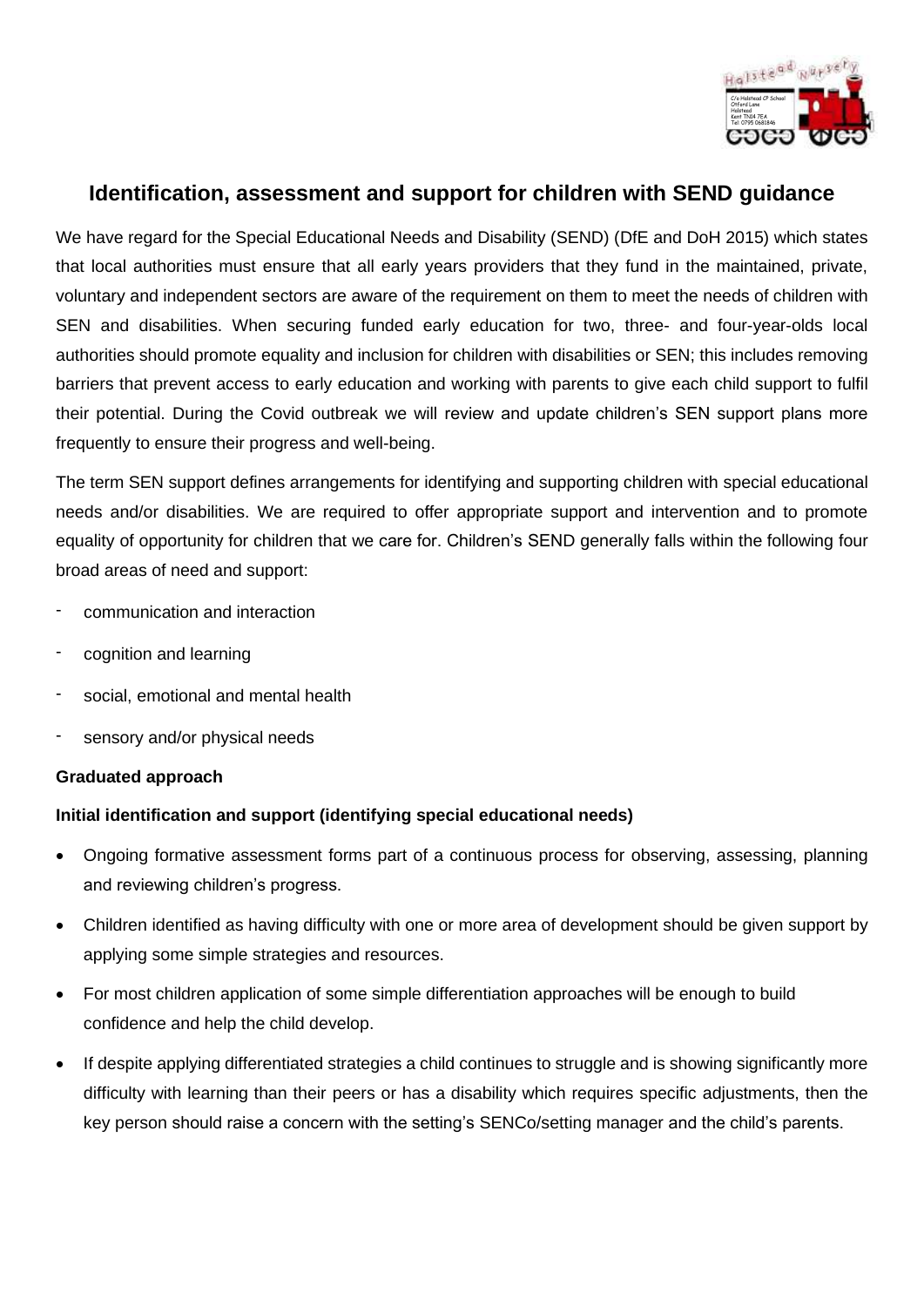#### **Observation and assessment of children's SEN**

Where a child appears to be behind expected levels, or their progress gives cause for concern, practitioners should consider all the information about the child's learning and development from within and beyond the setting.

- Information can be collated from formal checks such as the progress check at age two, observations from parents and observation and assessment by the setting of the child's progress.
- When specialist advice has been sought externally, this is used to help determine whether or not a child has a special educational need (SEN).
- The child's key person and SENCo/Manager use this information to decide if the child has a special educational need.
- If the decision is that the child does have a SEN and the parents are not already aware of a concern, then the information is shared with them. Once parents have been informed, they should be fully engaged in the process, contributing their insights to all future actions for their child.

### **Planning intervention**

- Everyone involved with the child should be given an opportunity to share their views. Parents should be encouraged to share their thoughts on the child's difficulties and be involved in the decision as to what will happen next.
- A first intervention option may be to carry on with applying differentiated support and to review the child's progress at an agreed date. If the child's needs are more complex, then the decision maybe to go straight ahead and prepare a targeted plan with detailed evidence-based interventions being applied straight away and simultaneously external referrals made.

#### **Involving the child**

- The SEND Code of Practice supports the rights of children to be involved in decisions about their education.
- Inclusion of children with SEND helps build self-confidence and trust in others.
- Ascertaining children's views may not be easy, a range of strategies will be needed.
- Accurate assessment helps identify children's strengths and possible barriers to learning.
- The key person and setting manager/SENCo work in partnership with parents and other agencies to involve the child wherever appropriate.
- Children are involved at appropriate stages of the assessment and to their level of ability.
- Establishing effective communication is essential for the child's involvement.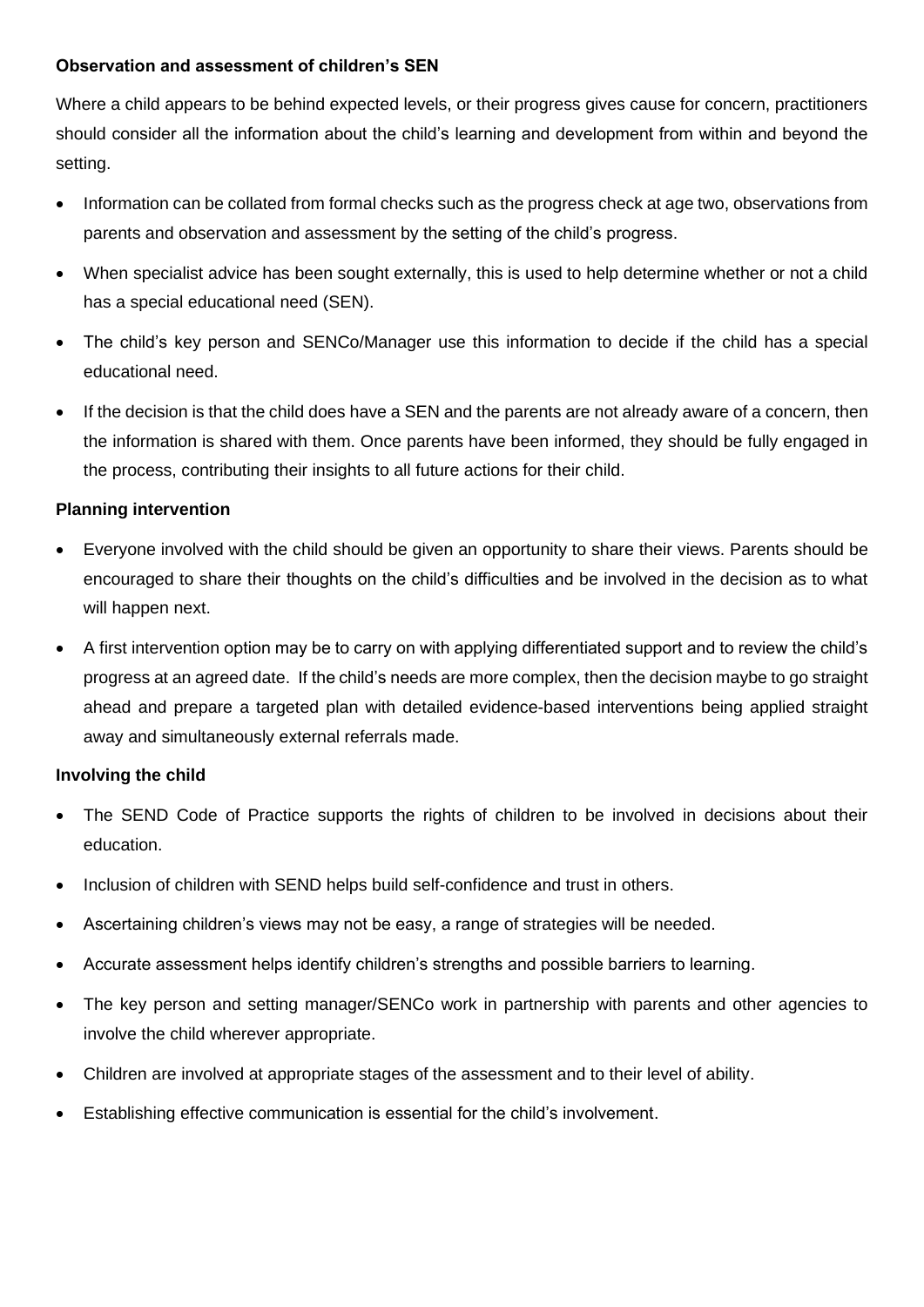### **SEN individual plan**

- An individual plan, should show what support is required to help achieve outcomes for the child and detail the frequency of these interventions and who will apply them and with what resources.
- A review date (at least termly) should be agreed with the parents so that the child's progress can be reviewed against expected outcomes and next steps agreed.
- A copy of the plan is stored in the child's file so that any other member of staff or an inspector looking at the file will see how the child is progressing and what interventions have been or are being applied.
- If a child requires specific medical interventions during their time in the setting, a Health care plan form should also be completed and integrated into the general plans to ensure the child's medical needs are known and safely met.
- The action plan should provide an accessible summary of the child's needs, which can be used if further assessment is required including a statutory Education Health and Care (EHC) Assessment, and development of an EHC plan.

### **Drawing up a SEN action plan**

- If external agencies are already involved at this stage, then they should also be invited to help decide on what appropriate interventions are needed to help meet outcomes for the child. The SENCo/setting manager should take the lead in coordinating further actions including preparation of the action plan and setting short-term targets.
- Where there are significant emerging concerns (or an identified special educational need or disability) targeted action plans are formulated that relate to a clear set of expected outcomes and stretching targets.
- 09.13b SEN support: Action plan, highlights areas in which a child is progressing well; areas in which some additional support might be needed and any areas where there is a concern that a child may have a developmental delay (which may indicate a special educational need or disability). It describes the activities and strategies the provider intends to adopt to address any issues or concerns.
- Planned intervention should be based on the best possible evidence and have the required impact on progress with longer-term goals covering all aspects of learning and development and shorter-term targets meeting goals.
- The plan should focus on the needs of the child, the true characteristics, preferences, and aspirations of the child and involvement of the parents with a clear set of targets and expected outcomes for the child. Effective planning at this stage should help parents and children express their needs, wishes, and goals:
	- focus on the child as an individual and not their SEN label
	- be easy for children to understand and use clear ordinary language and images, rather than professional jargon
	- highlight the child strengths and capacities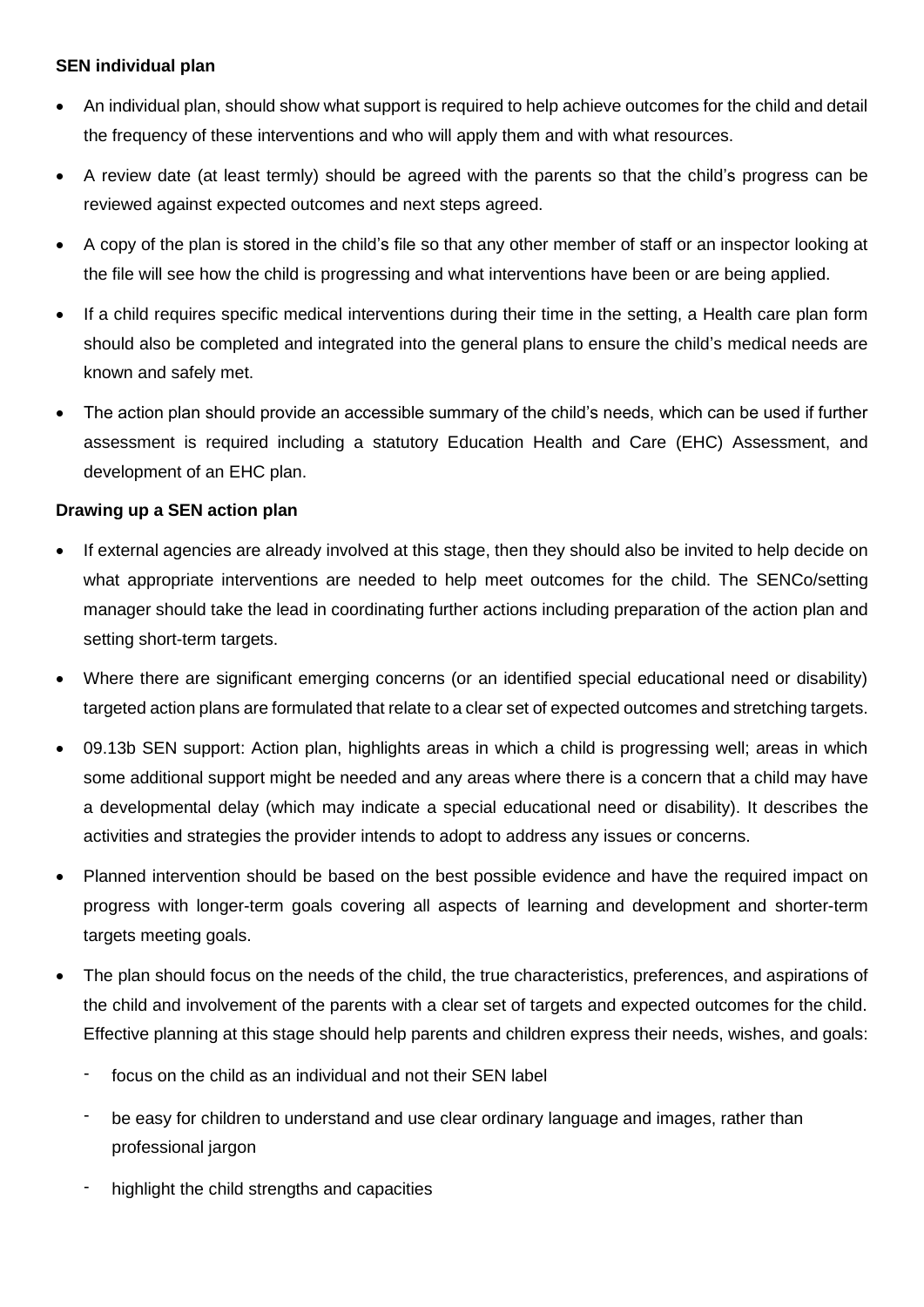- enable the child, and those who know them best, to say what they have done, what they are interested in and what outcomes they are seeking in the future
- tailor support to the needs of the individual
- organise assessments to minimise demands on families
- bring together relevant professionals to discuss and agree together the overall approach
- If the child fails to make progress and multi-agency support is sought, then it is at this point that Early Help/CAF assessment should be considered.

### **Record keeping**

If a child has or is suspected of having a SEN, a dated record should be kept of:

- the initial cause for concern and the source of this information, (the progress check at age two and/or outcomes of previous interventions).
- the initial discussion with parents raising the possibility of the child's SEN
- the views of the parents and other relevant persons including, wherever possible, the child's views;
- the procedures followed with regard to the Code of Practice to meet the child's SEND e.g. SEN action plan, referrals to external agencies and for statutory assessment
- evidence of the child's progress and any identified barriers to learning
- advice from other relevant professionals; and all subsequent meetings with parents and other persons and any subsequent referrals.

#### Records may include

- observation and monitoring sheets
- expressions of concern
- risk assessments
- access audits (01.1b)
- health care plans (including guidelines for administering medication)
- SEN action plans
- meetings with parents and other agencies
- additional information from and to outside agencies
- agreements with parents
- guidelines for the use of children's individual equipment; Early help CAF referrals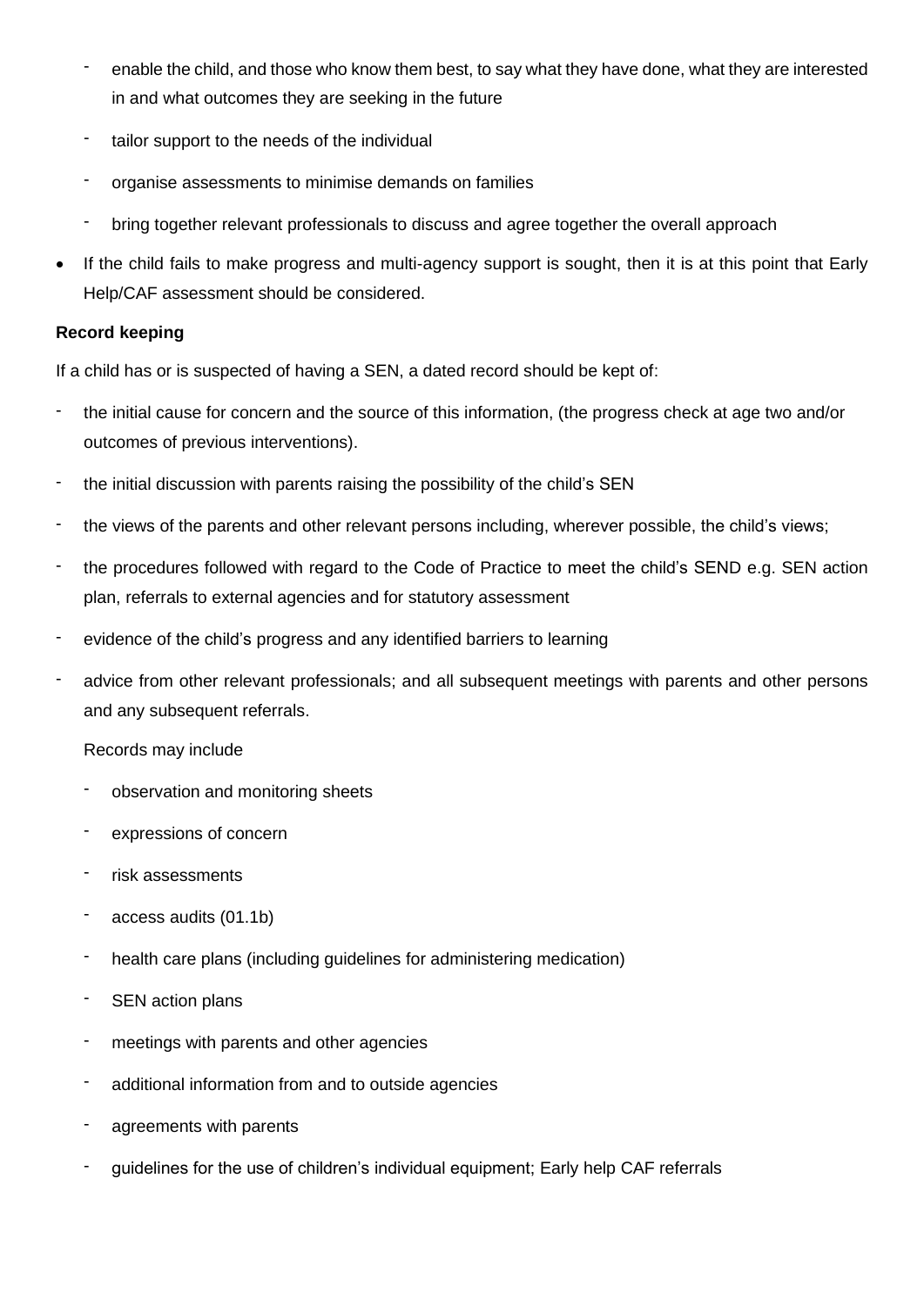referral to the local authority identifying a child's special educational needs and request for statutory Education, Health, Care (EHC) needs assessment; and a copy of an EHC plan.

### **Seeking additional funding/enhanced/top up**

If the child's needs cannot be met from within the setting's core funding, then it will be at this point that the evidence collated will be used to apply for top up/enhanced funding from the local authority's inclusion fund. If a new or existing child is disabled, then the setting should check if the family is in receipt or have applied for Disability Living Allowance. If so, the setting will be able to apply to their local authority for the local Disability Access Fund.

### **Statutory education, health and care (EHC) assessment and plan**

#### **Statutory assessment**

- If a child has not made progress, then the next steps may be for the child to undergo an Education, Health and Care Assessment.
- If a child is under compulsory school age, the local authority will conduct an EHC needs assessment if they consider that the child's needs cannot be met within the resources normally available to the early years setting.
- Children aged under age two are eligible where an assessment has indicated that the child is likely to have SEN which requires an EHC plan when they reach compulsory school age.
- When a child's needs appear to be sufficiently complex, or the evidence suggest specialist intervention then the local authority is likely to conclude that an EHC plan is necessary.
- The local authority should fully involve the parent and must seek advice from the setting in making decisions about undertaking an EHC assessment and preparing an EHC plan.
- Settings should prepare by collating information about the child's SEND including:
	- documentation on the child's progress in the setting
	- interventions and support provided to date
	- evidence of external agency assessment, support and recommendations
	- parental views and wishes (and where appropriate those of the child)

The information will then be submitted to the local authority to allow them to accurately assess the child in the context of the support already given.

• The local authority must inform the child's parents of their decision within six weeks of receiving a request for an assessment and give its reasons for their decision. If the local authority decides to conduct an assessment, it must ensure the child's parents are fully included right from the beginning and are invited to contribute their views. If the local authority subsequently decides not to conduct an assessment it must then inform the parents of their right to appeal that decision, of the requirement for them to consider mediation should they wish to appeal.